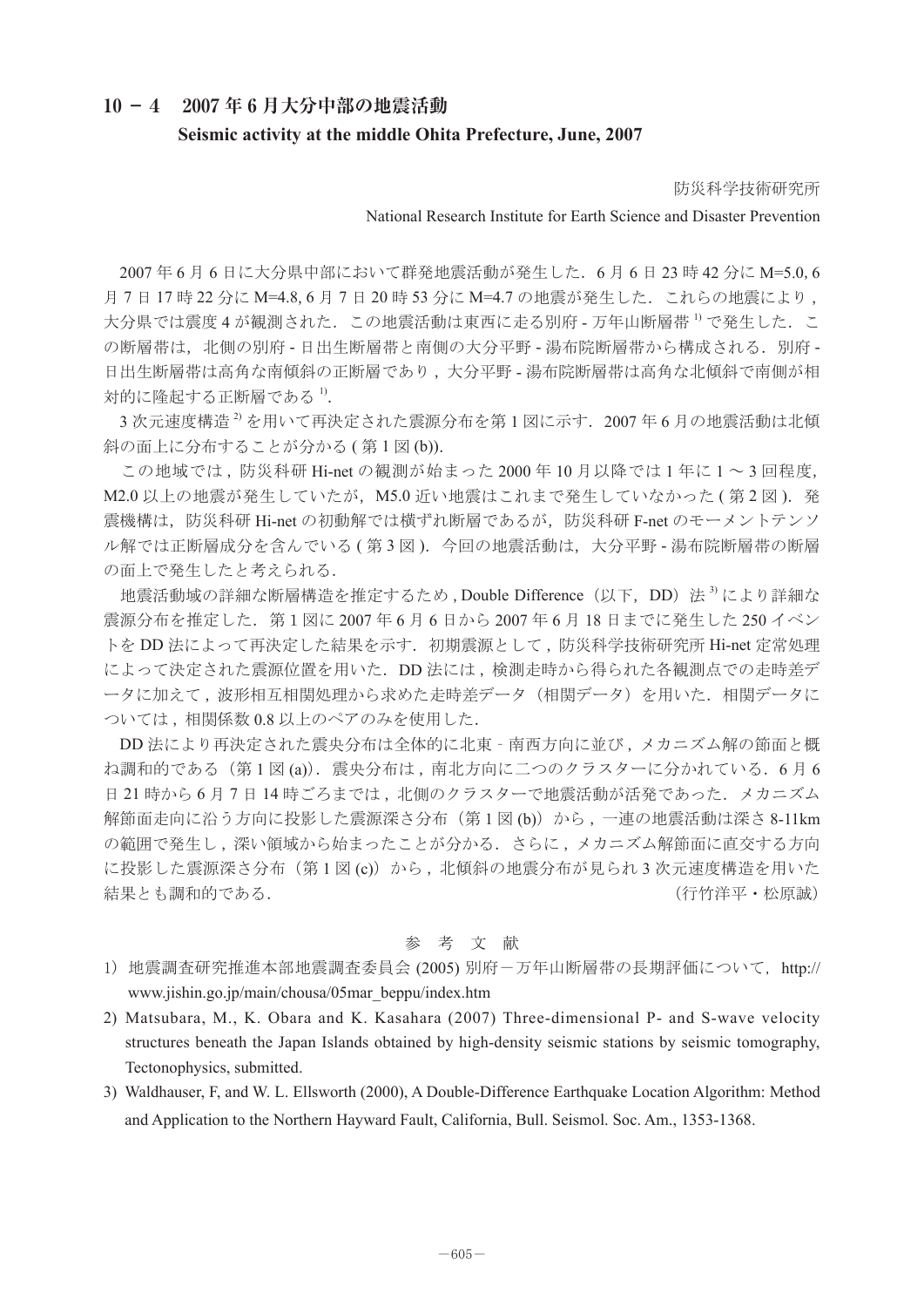

- - - - - -<br>震源分布 . 第 1 図 (a)3 次元速度構造を用いて再決定された大分県中部の地震活動の深さ 0 ~ 50km の震源分布と深さ 10km の P 波速度構造.(b) 北緯 33.3˚ の速度構造と ±0.1˚ 内の震源分布 .(c) 東経 131.5° の速度構造と ±0.1˚ 内の
	- Fig.1 (a) Hypocenter distribution determined with 3-D velocity structure<sup>1)</sup> and P-wave velocity perturbation at a depth of 10 km. (b) Vertical cross section of P-wave velocity perturbation at a latitude of 33.3˚ and hypocenters of events within 0.1°. (c) Vertical cross section of P-wave velocity perturbation at a longitude of 131.5° and hypocenters of events within 0.1˚.



Fig.2 Magnitude-Time diagram in the events in the lightblue box in Fig. 1. (a)  $2000/10/1 \sim 2007/31$  (b)  $2007/6/1 \sim$ 第2図 図1の□内の活動の MT 図。(a) 2001/1/1 ~ 20077/31 (b) 2007/6/1 ~ 2007/7/31 2007/7/31.